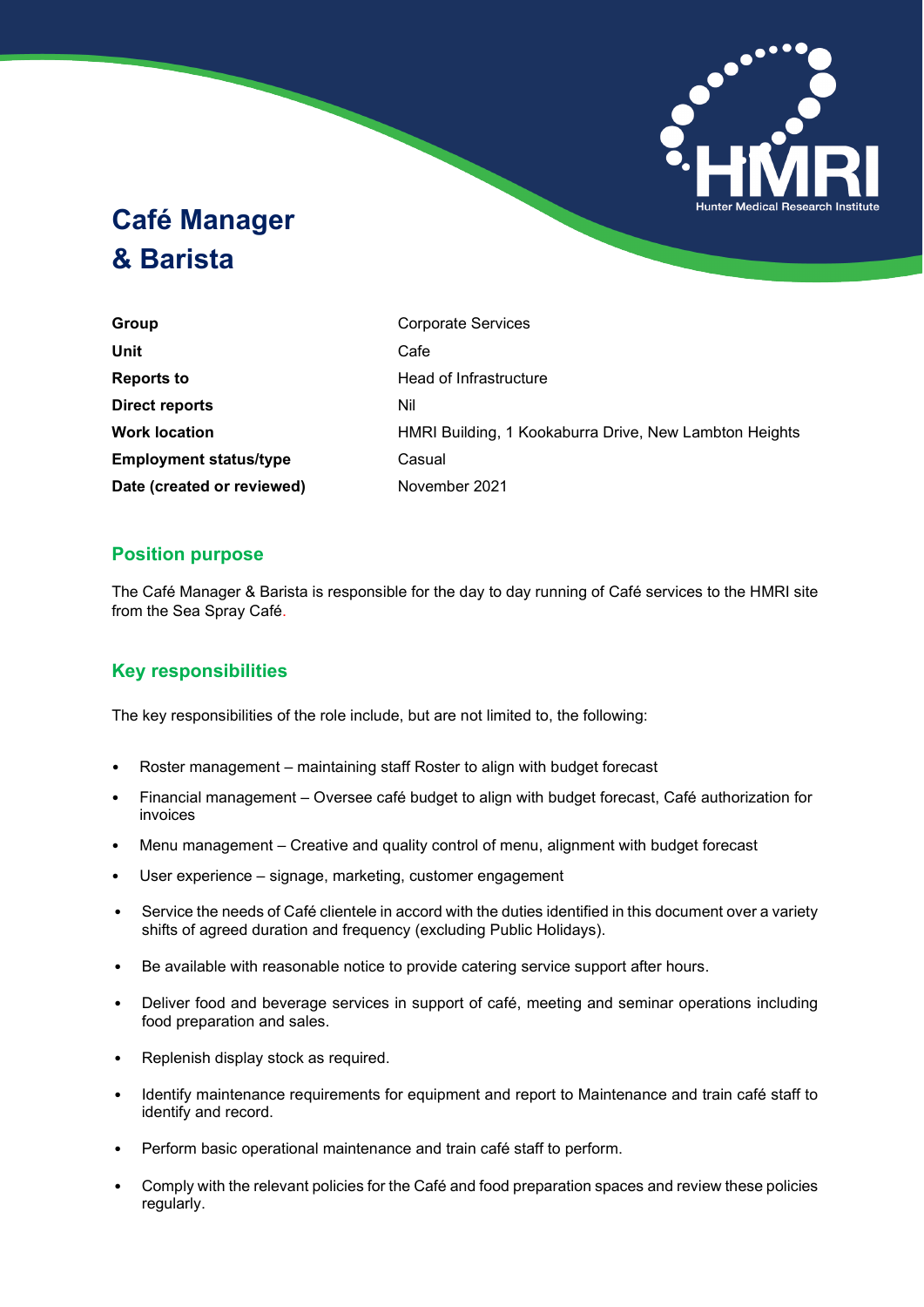• Undertake compliance training as and when required.

Undertake other duties commensurate with skills, knowledge, and experience.

#### HMRI expectations & legal compliance

- HMRI expects its people to contribute to the efficient and effective functioning of the organisation to meet HMRI and team strategic and operational objectives. This includes actively participating in the Individual Performance Plan and Review process, demonstrating appropriate and professional behaviour in accordance with HMRI's values and Code of Conduct, providing assistance to team members if required and undertaking other key responsibilities or activities as directed.
- All HMRI employees are expected to:
	- Make sound time management judgement in relation to prioritising work and meeting deadlines.
	- Perform their responsibilities in a manner which reflects and responds to continuous improvement.
	- Contribute to the effectiveness of the team.
	- Take responsibility for personal career development and training.
	- Read, understand and comply with all HMRI policies, procedures, and reasonable direction, as amended from time to time.
	- Ensure the reputation and integrity of HMRI is maintained at all times.
	- Maintain confidentiality at all times.
	- Attend HMRI-related functions, meetings, seminars, and/or training courses as directed, from time to time, by your supervisor.
	- Undertake risk management in accordance with HMRI's Risk Management Framework and actively support and participate in the risk management processes adopted by HMRI which include identifying, analysing and evaluating risk that may impact on HMRI.
	- Demonstrate understanding of the principles of anti-discrimination, equity, work health and safety and other relevant legislation, and show the willingness and capacity to implement equal employment opportunity and work health and safety plans, policies and programs.

### **Other job-related information**

Identification check

The person appointed to this position will be required to complete a 100-point identification check and employment is subject to proof of the right to work in Australia.

Pre-existing injury

• The person appointed to this position will be required to disclose any pre-existing physical and/ or psychological injuries or disease that might be affected by employment in this position. This will assist HMRI in providing a safe work environment.

#### Additional hours

The person appointed to this position may be required to undertake occasional work out of ordinary hours from time to time as may be required during the course of employment.

| Owner:<br>Corporate Services<br>Version Number: | Original Issue: July 2020 | Last Updated: | November 2021 | Page: |  |
|-------------------------------------------------|---------------------------|---------------|---------------|-------|--|
|                                                 |                           |               |               |       |  |

Disclaimer: Printed copies of this document are regarded as uncontrolled